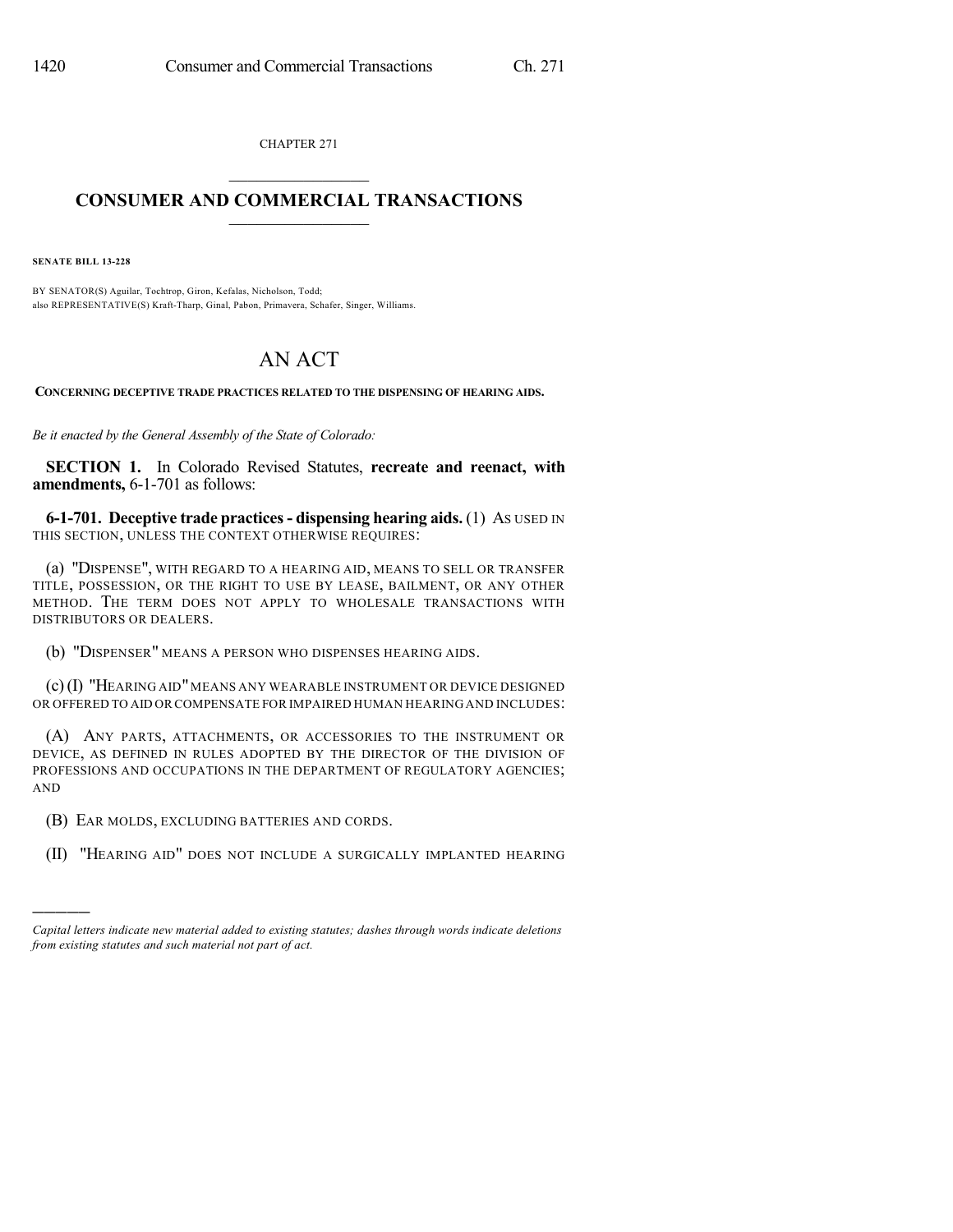DEVICE.

(d) "PRACTICE OF DISPENSING, FITTING, OR DEALING IN HEARING AIDS"INCLUDES:

(I) SELECTING AND ADAPTING HEARING AIDS FOR SALE;

(II) TESTING HUMAN HEARING FOR PURPOSES OF SELECTING AND ADAPTING HEARING AIDS FOR SALE; AND

(III) MAKING IMPRESSIONS FOR EAR MOLDS AND COUNSELING AND INSTRUCTING PROSPECTIVE USERS FOR PURPOSES OF SELECTING, FITTING, ADAPTING, OR SELLING HEARING AIDS.

(e) "SURGICALLY IMPLANTED HEARING DEVICE" MEANS A DEVICE THAT IS DESIGNED TO PRODUCE USEFUL HEARING SENSATIONS TO A PERSON WITH A HEARING IMPAIRMENT AND THAT HAS, AS ONE OR MORE COMPONENTS, A UNIT THAT IS SURGICALLY IMPLANTED INTO THE EAR, SKULL, OR OTHER INTERIOR PART OF THE BODY. THE TERM INCLUDES ANY ASSOCIATED UNIT THAT MAY BE WORN ON THE BODY.

(2) IN ADDITION TO ANY OTHER DECEPTIVE TRADE PRACTICES UNDER SECTION 6-1-105, A DISPENSER ENGAGES IN A DECEPTIVE TRADE PRACTICE WHEN THE DISPENSER:

(a) FAILS TO DELIVER TO EACH PERSON TO WHOM THE DISPENSER DISPENSES A HEARING AID A RECEIPT THAT:

(I) BEARS THE BUSINESS ADDRESS OF THE DISPENSER TOGETHER WITH SPECIFICATIONS AS TO THE MAKE AND SERIAL NUMBER OF THE HEARING AID FURNISHED AND THE FULL TERMS OF THE SALE CLEARLY STATED. IF THE DISPENSER DISPENSES A HEARING AID THAT IS NOT NEW, THE DISPENSER SHALL CLEARLY MARK ON THE HEARING AID CONTAINER AND THE RECEIPT THE TERM "USED" OR "RECONDITIONED", WHICHEVER IS APPLICABLE, WITHIN THE TERMS OF THE GUARANTEE, IF ANY.

(II) BEARS, IN NO SMALLER TYPE THAN THE LARGEST USED IN THE BODY OF THE RECEIPT, IN SUBSTANCE, A PROVISION THAT THE BUYER HAS BEEN ADVISED AT THE OUTSET OF THE BUYER'S RELATIONSHIP WITH THE DISPENSER THAT ANY EXAMINATION OR REPRESENTATION MADE BY A DISPENSER IN CONNECTION WITH THE PRACTICE OF DISPENSING, FITTING, OR DEALING IN HEARING AIDS IS NOT AN EXAMINATION, DIAGNOSIS, OR PRESCRIPTION BY A PERSON LICENSED TO PRACTICE MEDICINE IN THIS STATE AND, THEREFORE, MUST NOT BE REGARDED AS MEDICAL OPINION OR ADVICE;

(III) BEARS, IN NO SMALLER TYPE THAN THE LARGEST USED IN THE BODY OF THE RECEIPT, A PROVISION INDICATING THAT DISPENSERS WHO ARE LICENSED, CERTIFIED, OR REGISTERED BY THE DEPARTMENT OF REGULATORY AGENCIES ARE REGULATED BY THE DIVISION OF PROFESSIONS AND OCCUPATIONS IN THE DEPARTMENT OF REGULATORY AGENCIES;

(IV) BEARS A PROVISION LABELED "WARRANTY" IN WHICH THE EXACT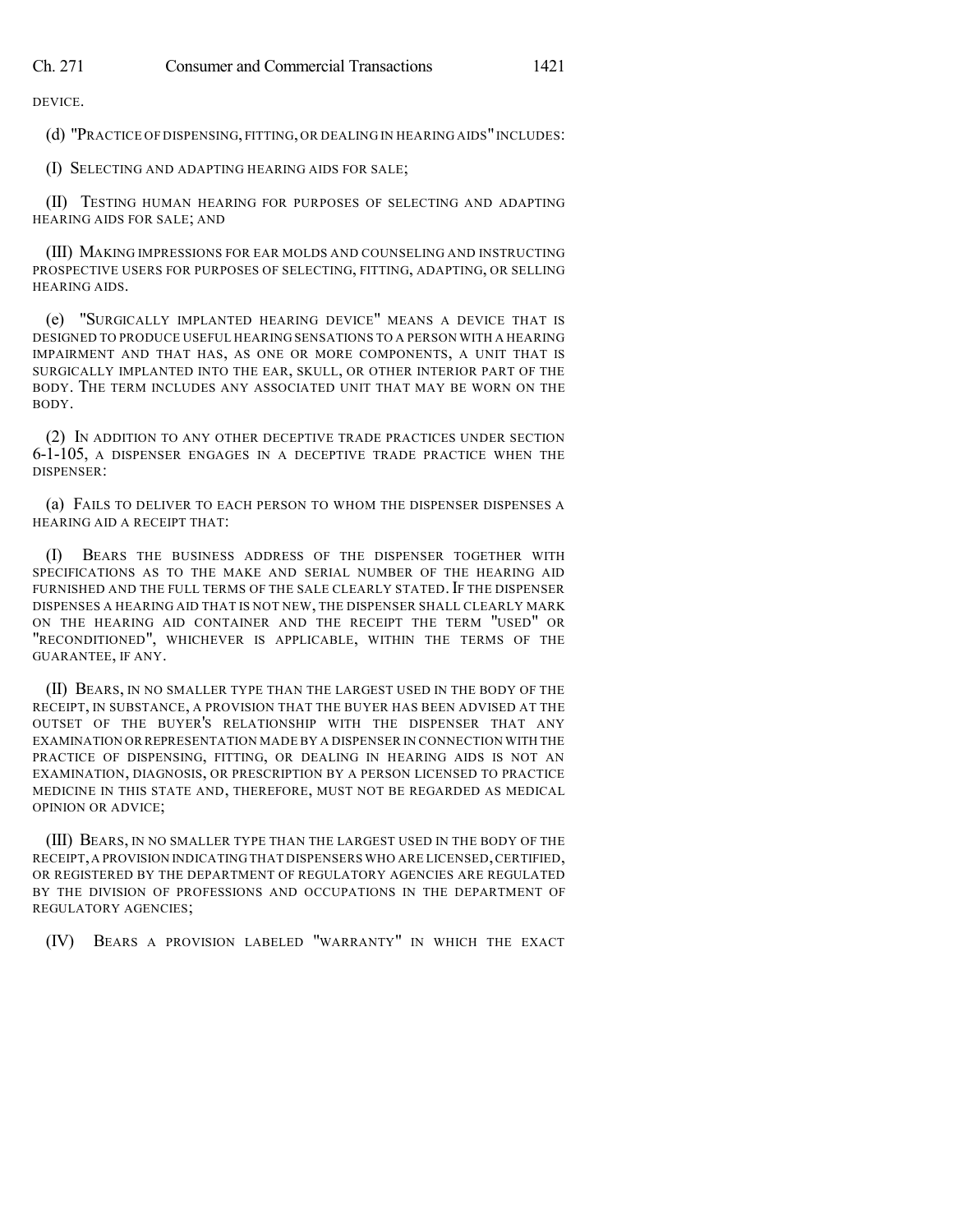WARRANTY TERMS AND PERIODS AVAILABLE FROM THE MANUFACTURER ARE DOCUMENTED, OR INCLUDES AN ORIGINAL OR PHOTOCOPY OF THE ORIGINAL MANUFACTURER'S WARRANTY WITH THE RECEIPT;

(b) DISPENSES A HEARING AID TO A CHILD UNDER EIGHTEEN YEARS OF AGE WITHOUT RECEIVING DOCUMENTATION THAT THE CHILD HAS BEEN EXAMINED BY A LICENSED PHYSICIAN AND AN AUDIOLOGIST WITHIN SIX MONTHS PRIOR TO THE FITTING;

(c) (I) FAILS TO RECEIVE FROM A LICENSED PHYSICIAN, BEFORE DISPENSING, FITTING, OR SELLING A HEARING AID TO ANY PERSON, A WRITTEN PRESCRIPTION OR RECOMMENDATION, ISSUED WITHIN THE PREVIOUS SIX MONTHS, THAT SPECIFIES THAT THE PERSON IS A CANDIDATE FOR A HEARING AID; EXCEPT THAT ANY PERSON EIGHTEEN YEARS OF AGE OR OLDER WHO OBJECTS TO MEDICAL EVALUATION ON THE BASIS OF RELIGIOUS OR PERSONAL BELIEFS MAY WAIVE THE REQUIREMENT BY DELIVERING TO THE DISPENSER A WRITTEN WAIVER;

(II) DISPENSES, ADJUSTS, PROVIDES TRAINING OR TEACHING IN REGARD TO, OR OTHERWISE SERVICES SURGICALLY IMPLANTED HEARING DEVICES UNLESS THE DISPENSER IS AN AUDIOLOGIST OR PHYSICIAN;

(d) FAILS TO RECOMMEND IN WRITING, PRIOR TO FITTING OR DISPENSING A HEARING AID, THAT THE BEST INTERESTS OF THE PROSPECTIVE USER WOULD BE SERVED BY CONSULTING A LICENSED PHYSICIAN SPECIALIZING IN DISEASES OF THE EAR, OR ANY LICENSED PHYSICIAN, IF ANY OF THE FOLLOWING CONDITIONS EXIST:

(I) VISIBLE CONGENITAL OR TRAUMATIC DEFORMITY OF THE EAR;

(II) ACTIVE DRAINAGE OF THE EAR, OR A HISTORY OF DRAINAGE OF THE EAR WITHIN THE PREVIOUS NINETY DAYS;

(III) HISTORY OF SUDDEN OR RAPIDLY PROGRESSIVE HEARING LOSS;

(IV) ACUTE OR CHRONIC DIZZINESS;

(V) UNILATERAL HEARING LOSS OF SUDDEN ONSET WITHIN THE PREVIOUS NINETY DAYS;

(VI) AUDIOMETRIC AIR-BONE GAP EQUAL TO OR GREATER THAN FIFTEEN DECIBELS AT 500 HERTZ (HZ), 1,000 HZ, AND 2,000 HZ;

(VII) VISIBLE EVIDENCE OF SIGNIFICANT CERUMEN ACCUMULATION ON, OR A FOREIGN BODY IN, THE EAR CANAL;

(VIII) PAIN OR DISCOMFORT IN THE EAR;

(e) FAILS TO PROVIDE A MINIMUM THIRTY-DAY RESCISSION PERIOD WITH THE FOLLOWING TERMS:

(I) THE BUYER HAS THE RIGHT TO CANCEL THE PURCHASE FOR ANY REASON BEFORE THE EXPIRATION OF THE RESCISSION PERIOD BY GIVING OR MAILING WRITTEN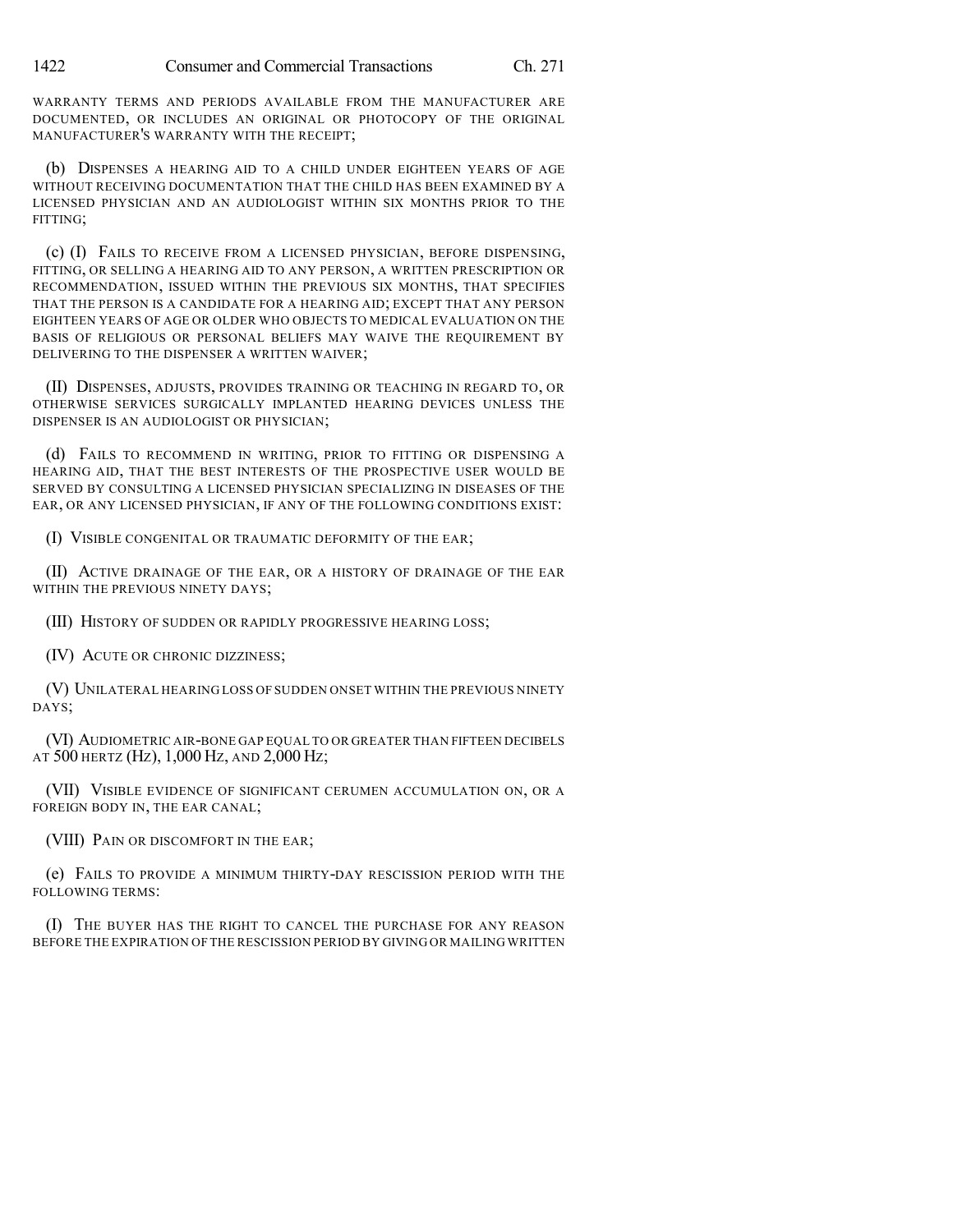NOTICE OF CANCELLATION TO THE DISPENSER AND PRESENTING THE HEARING AID TO THE DISPENSER, UNLESS THE HEARING AID HAS BEEN LOST OR SIGNIFICANTLY DAMAGED BEYOND REPAIR WHILE IN THE BUYER'S POSSESSION AND CONTROL. THE RESCISSION PERIOD IS TOLLED FOR ANY PERIOD DURING WHICH A DISPENSER TAKES POSSESSION OR CONTROL OF A HEARING AID AFTER ITS ORIGINAL DELIVERY.

(II) THE BUYER, UPON CANCELLATION, IS ENTITLED TO RECEIVE A FULL REFUND OF ANY PAYMENT MADE FOR THE HEARING AID WITHIN THIRTY DAYS AFTER RETURNING THE HEARING AID TO THE DISPENSER, UNLESS THE HEARING AID WAS SIGNIFICANTLY DAMAGED BEYOND REPAIR WHILE THE HEARING AID WAS IN THE BUYER'S POSSESSION AND CONTROL;

(III) (A) THE DISPENSER SHALL PROVIDE A WRITTEN RECEIPT OR CONTRACT TO THE BUYER THAT INCLUDES,IN IMMEDIATE PROXIMITY TO THE SPACE RESERVED FOR THE SIGNATURE OF THE BUYER, THE FOLLOWING SPECIFIC STATEMENT IN ALL CAPITAL LETTERS OF NO LESS THAN TEN-POINT, BOLD-FACED TYPE:

**THE BUYER HAS THE RIGHT TO CANCEL THIS PURCHASE FOR ANY REASON AT ANY TIMEPRIOR TO12 MIDNIGHT ON THE**[INSERT APPLICABLE RESCISSION PERIOD, WHICH MUST BE NO SHORTER THAN THIRTY DAYS AFTER RECEIPT OF THE HEARING AID] **CALENDARDAYAFTERRECEIPTOF THE HEARING AID BY GIVING OR MAILING THE DISPENSER WRITTEN NOTICE OF CANCELLATION AND BY RETURNING THE HEARING AID, UNLESS THE HEARING AID HAS BEEN SIGNIFICANTLYDAMAGEDBEYONDREPAIRWHILETHEHEARING AID WAS IN THE BUYER'S CONTROL.**

(B) THE WRITTEN CONTRACT OR RECEIPT PROVIDED TO THE BUYER MUST ALSO CONTAIN A STATEMENT, IN PRINT SIZE NO SMALLER THAN TEN-POINT TYPE, THAT THE SALE IS VOID AND UNENFORCEABLE IF THE HEARING AID BEING PURCHASED IS NOT DELIVERED TO THE CONSUMER WITHIN THIRTY DAYS AFTER THE DATE THE WRITTEN CONTRACT IS SIGNED OR THE RECEIPT IS ISSUED, WHICHEVER OCCURS LATER. THE WRITTEN CONTRACT OR RECEIPT MUST ALSO INCLUDE THE DISPENSER'S LICENSE, CERTIFICATION, OR REGISTRATION NUMBER, IF THE DISPENSER IS REQUIRED TO BE LICENSED, CERTIFIED OR REGISTERED BY THE STATE, AND A STATEMENT THAT THE DISPENSER WILL PROMPTLY REFUND ALL MONEYS PAID FOR THE PURCHASE OF A HEARING AID IF IT IS NOT DELIVERED TO THE CONSUMER WITHIN THE THIRTY-DAY PERIOD. THE BUYER CANNOT WAIVE THIS REQUIREMENT, AND ANY ATTEMPT TO WAIVE IT IS VOID.

(IV) AREFUND REQUEST FORM MUST BE ATTACHED TO EACH RECEIPT AND MUST CONTAIN THE INFORMATION IN SUBPARAGRAPH (I) OF PARAGRAPH (a) OF THIS SUBSECTION (2) AND THE STATEMENT, IN ALL CAPITAL LETTERS OF NO LESS THAN TEN-POINT, BOLD-FACED TYPE: "REFUND REQUEST - THIS FORM MUST BE POSTMARKED BY **CONTRACT (DATE TO BE FILLED IN). NO REFUND WILL BE GIVEN** UNTIL THE HEARING AID OR HEARING AIDS ARE RETURNED TO THE DISPENSER." A SPACE FOR THE BUYER'S ADDRESS, TELEPHONE NUMBER, AND SIGNATURE MUST BE PROVIDED. THE BUYER IS REQUIRED ONLY TO SIGN, LIST THE BUYER'S CURRENT ADDRESS AND TELEPHONE NUMBER, AND MAIL THE REFUND REQUEST FORM TO THE DISPENSER. IF THE HEARING AID IS SOLD IN THE BUYER'S HOME, THE BUYER MAY REQUIRE THE DISPENSER TO ARRANGE THE RETURN OF THE HEARING AID.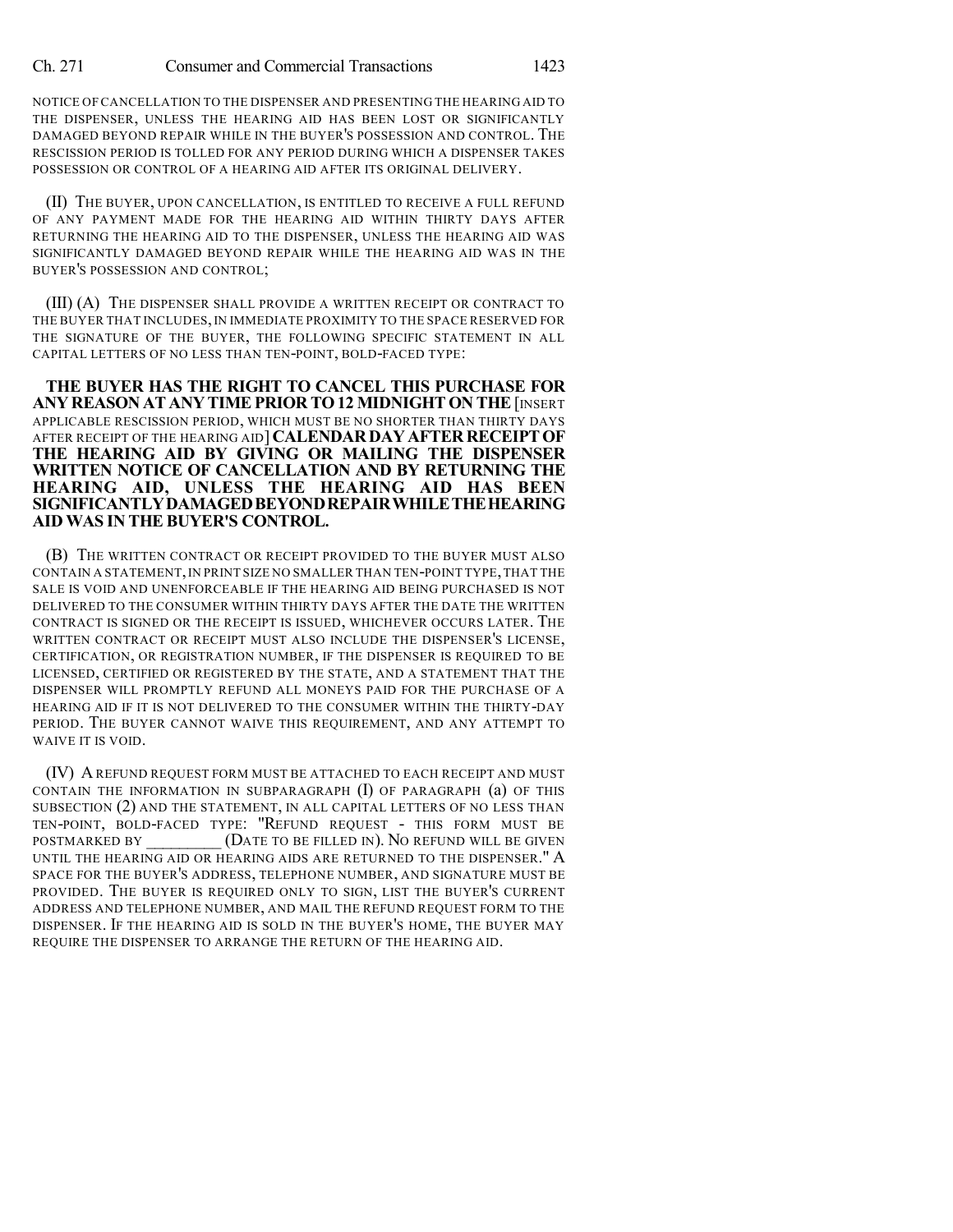(f) REPRESENTS THAT THE SERVICE OR ADVICE OF A PERSON LICENSED TO PRACTICE MEDICINE WILL BE USED OR MADE AVAILABLE IN THE SELECTION, FITTING, ADJUSTMENT, MAINTENANCE, OR REPAIR OF HEARING AIDS WHEN THAT IS NOT TRUE OR USING THE TERMS "DOCTOR", "CLINIC", "STATE-LICENSED CLINIC", "STATE-REGISTERED", "STATE-CERTIFIED", OR "STATE-APPROVED" OR ANY OTHER TERM, ABBREVIATION, OR SYMBOL WHEN IT WOULD:

(I) FALSELY GIVE THE IMPRESSION THAT SERVICE IS BEING PROVIDED BY PERSONS TRAINED IN MEDICINE OR THAT THE DISPENSER'S SERVICE HAS BEEN RECOMMENDED BY THE STATE WHEN THAT IS NOT THE CASE; OR

(II) BE FALSE OR MISLEADING;

(g) DIRECTLY OR INDIRECTLY:

(I) GIVES OR OFFERS TO GIVE, OR PERMITS OR CAUSES TO BE GIVEN, MONEY OR ANYTHING OF VALUE TO ANY PERSON WHO ADVISES ANOTHER IN A PROFESSIONAL CAPACITY AS AN INDUCEMENT TO INFLUENCE THE PERSON OR HAVE THE PERSON INFLUENCE OTHERS TO PURCHASE OR CONTRACT TO PURCHASE PRODUCTS SOLD OR OFFERED FOR SALE BY THE DISPENSER; EXCEPT THAT A DISPENSER DOES NOT VIOLATE THIS SUBPARAGRAPH (I) IF THE DISPENSER PAYS AN INDEPENDENT ADVERTISING OR MARKETING AGENT COMPENSATION FOR ADVERTISING OR MARKETING SERVICES THE AGENT RENDERED ON THE DISPENSER'S BEHALF, INCLUDING COMPENSATION THAT IS PAID FOR THE RESULTS OR PERFORMANCE OF THE SERVICES ON A PER-PATIENT BASIS; OR

(II) INFLUENCES OR ATTEMPTS TO INFLUENCE ANY PERSON TO REFRAIN FROM DEALING IN THE PRODUCTS OF COMPETITORS;

(h) DISPENSES A HEARING AID TO A PERSON WHO HAS NOT BEEN GIVEN TESTS UTILIZING APPROPRIATE ESTABLISHED PROCEDURES AND INSTRUMENTATION IN THE FITTING OF HEARING AIDS, EXCEPT WHEN SELLING A REPLACEMENT HEARING AID WITHIN ONE YEAR AFTER THE DATE OF THE ORIGINAL PURCHASE;

(i) MAKES A FALSE OR MISLEADING STATEMENT OF FACT CONCERNING GOODS OR SERVICES OR THE BUYER'S RIGHT TO CANCEL WITH THE INTENTION OR EFFECT OF DETERRING OR PREVENTING THE BUYER FROM EXERCISING THE BUYER'S RIGHT TO CANCEL, OR REFUSES TO HONOR A BUYER'S REQUEST TO CANCEL A CONTRACT FOR THE PURCHASE OF A HEARING AID, IF THE REQUEST WAS MADE DURING THE RESCISSION PERIOD SET FORTH IN PARAGRAPH (e) OF THIS SUBSECTION (2);

(j) EMPLOYS A DEVICE, A SCHEME, OR ARTIFICE WITH THE INTENT TO DEFRAUD A BUYER OF A HEARING AID;

(k) INTENTIONALLY DISPOSES OF,CONCEALS,DIVERTS,CONVERTS,OR OTHERWISE FAILS TO ACCOUNT FOR ANY FUNDS OR ASSETS OF A BUYER OF A HEARING AID THAT IS UNDER THE DISPENSER'S CONTROL; OR

(l) CHARGES, COLLECTS, OR RECOVERS ANY COST OR FEE FOR ANY GOOD OR SERVICE THAT HAS BEEN REPRESENTED BY THE DISPENSER AS FREE.